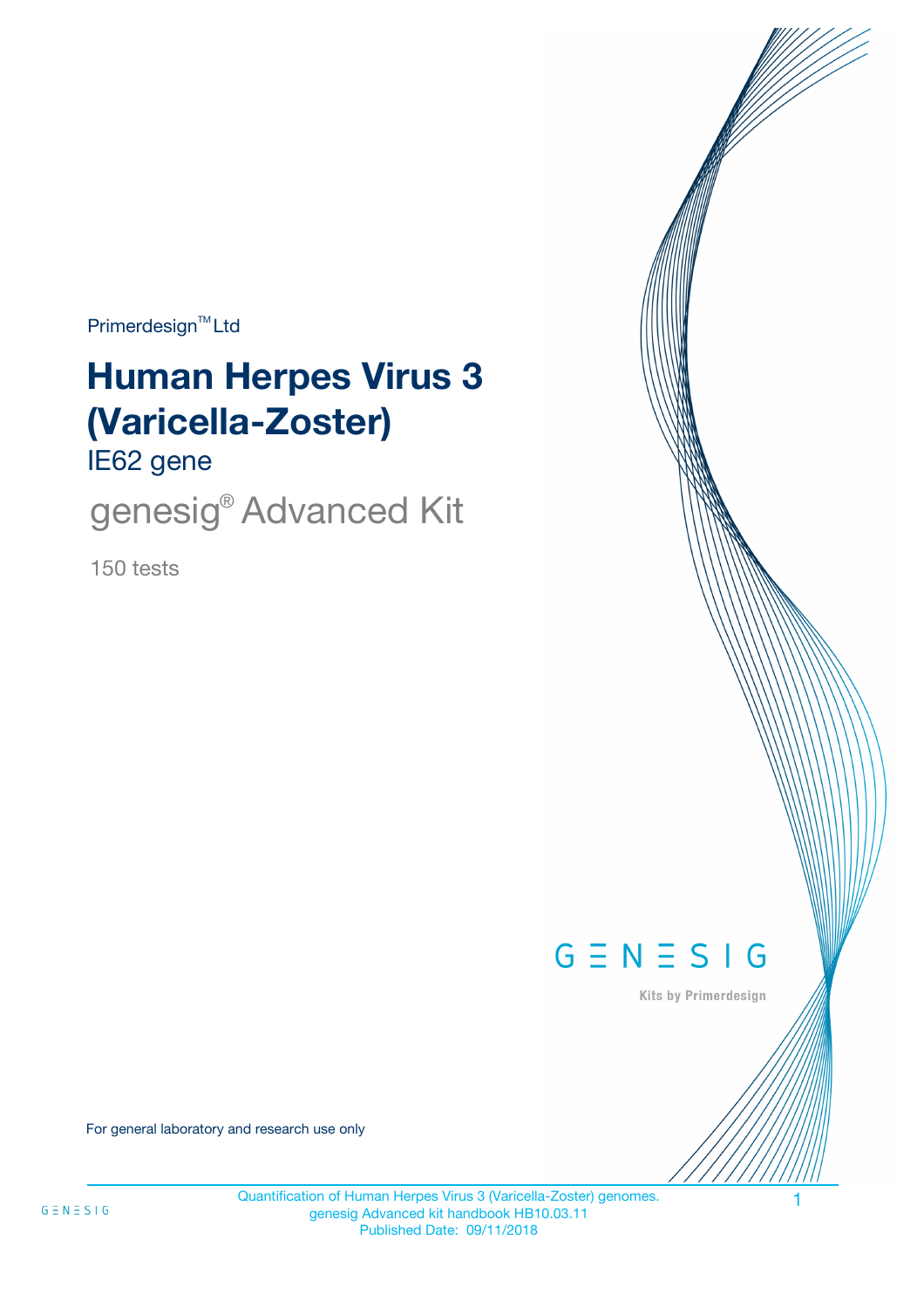# Introduction to Human Herpes Virus 3 (Varicella-Zoster)

Herpes zoster, colloquially known as shingles, is the reactivation (from the general area of the spinal cord) of varicella zoster virus (VZV, primary infection of which leads to chickenpox), one of the Herpesviridae group, leading to a crop of painful blisters over the area of a dermatome. Shingles, or herpes zoster, is a neurological disease affecting the nervous system, with or without the appearance of a rash on the skin. Treatment is generally with antiviral drugs such as acyclovir (Zovirax), or prodrugs such as famciclovir (Famvir), or valacyclovir (Valtrex). For the antiviral drugs to be most effective, patients should begin taking them as soon as possible after the appearance of the rash, within 12 to 72 hours for maximum efficacy.

The causative agent for herpes zoster is varicella zoster virus (VZV). Most people are infected with this virus as a child, as it causes chickenpox. The body eliminates the virus from the system, but it remains dormant in the ganglia adjacent to the spinal cord (called the dorsal root ganglion) or the ganglion semilunare (ganglion Gasseri) in the cranial base.

Generally, the immune system suppresses reactivation of the virus. In the elderly, whose immune response generally tends to deteriorate, as well as in those patients whose immune system is being suppressed, this process fails. (Some researchers speculate that sunburn and other, unrelated stresses that can affect the immune system may also lead to viral reactivation.) The virus starts replicating in the nerve cells, and newly formed viruses are carried down the axons to the area of skin served by that ganglion (a dermatome). Here, the virus causes local inflammation in the skin, with the formation of blisters.

The pain characteristic of herpes zoster is thought to be due to irritation of the sensory nerve fibers in which the virus reproduces.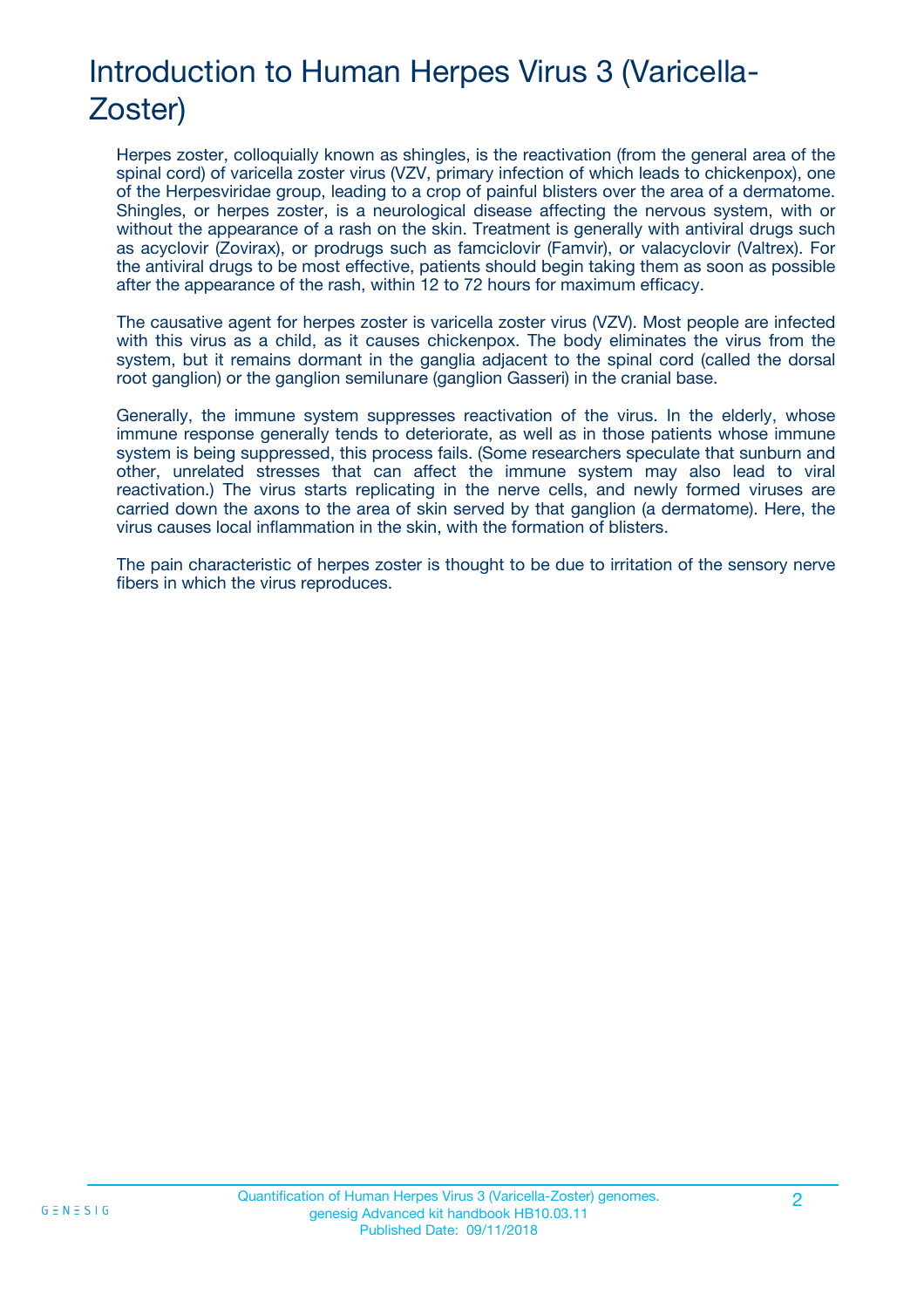# **Specificity**

The Primerdesign genesig Kit for Human Herpes Virus 3 (Varicella-Zoster) (HHV3) genomes is designed for the in vitro quantification of HHV3 genomes. The kit is designed to have a broad detection profile. Specifically, the primers represent 100% homology with over 95% of the NCBI database reference sequences available at the time of design.

The dynamics of genetic variation means that new sequence information may become available after the initial design. Primerdesign periodically reviews the detection profiles of our kits and when required releases new versions.

The primers have 100% homology with over 95% of reference sequences contained in the NCBI database including those listed below. However, due to the inherent instability of viral genomes, it is not possible guarantee quantification of all clinical isolates.

DQ674250.1, DQ479963.1,Q479962.1, DQ479961.1, DQ479959.1, DQ479958.1, DQ479957.1, DQ479955.1, DQ479954.1, DQ479953.1, AY548171.1, Y548170.1, AY253719.1, AY253714.1, AY253708.1, AY253702.1, Y253696.1, Y253690.1, AY253684.1, Y253678.1, DQ008355.1, DQ008354.1, X04370.1, AY017047.1, AY013751.1, AF325440.1, AY016466.1, AY016455.1, AY016449.1, AF314220.1, AF322638.1, AF206304.1, X02132.1, AB097933.1, AB097932.1, AJ871403.1, AY016460.1

If you require further information, or have a specific question about the detection profile of this kit then please send an e.mail to enquiry@primerdesign.co.uk and our bioinformatics team will answer your question.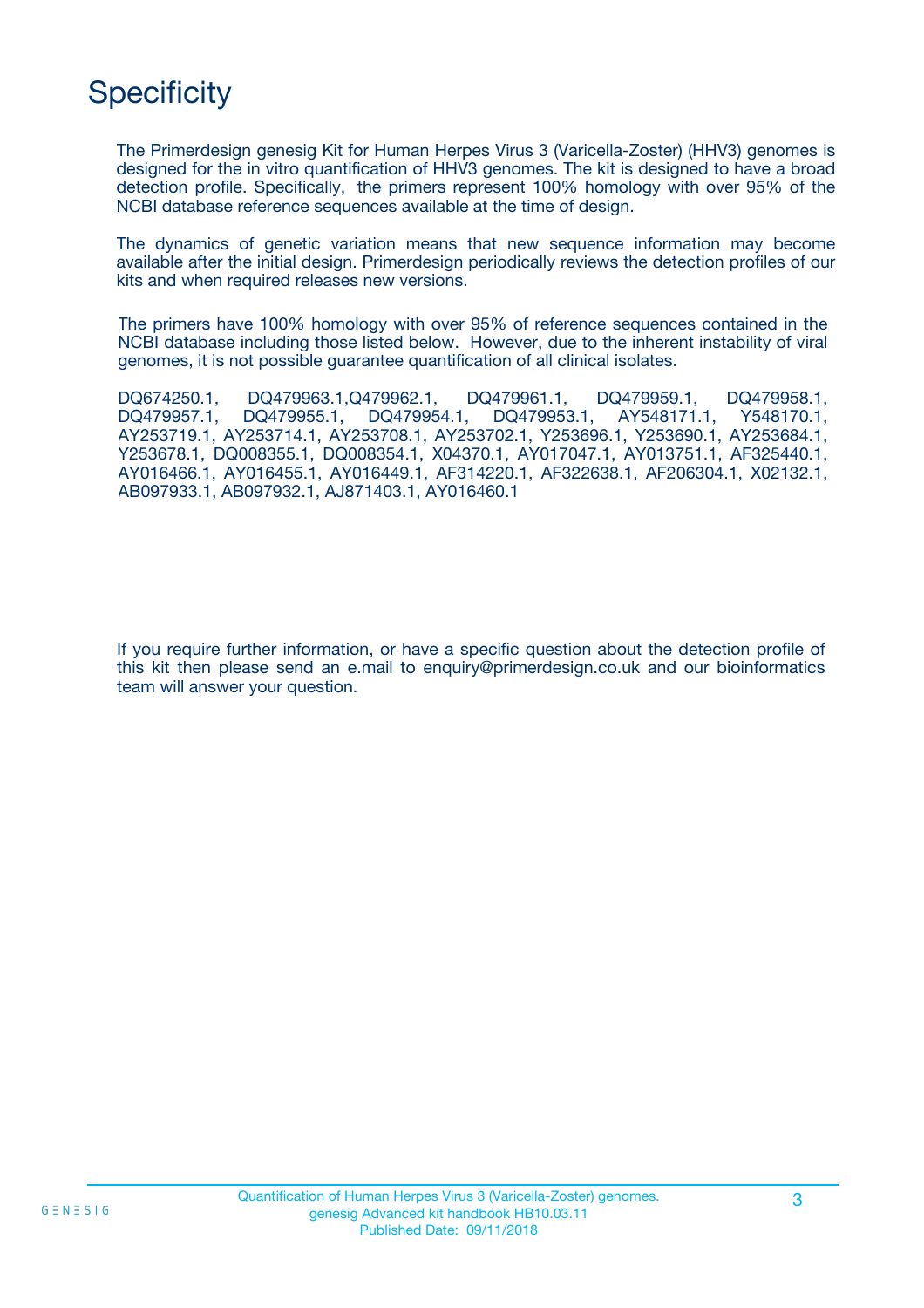### Kit contents

- **HHV3 specific primer/probe mix (150 reactions BROWN)** FAM labelled
- **HHV3 positive control template (for Standard curve RED)**
- **Internal extraction control primer/probe mix (150 reactions BROWN)** VIC labelled as standard
- **Internal extraction control DNA (150 reactions BLUE)**
- **Endogenous control primer/probe mix (150 reactions BROWN)** FAM labelled
- **RNase/DNase free water (WHITE)** for resuspension of primer/probe mixes
- **Template preparation buffer (YELLOW)** for resuspension of internal control template, positive control template and standard curve preparation

### Reagents and equipment to be supplied by the user

#### **Real-time PCR Instrument**

#### **Extraction kit**

This kit is recommended for use with genesig Easy DNA/RNA extraction kit. However, it is designed to work well with all processes that yield high quality RNA and DNA with minimal PCR inhibitors.

#### **oasig**TM **lyophilised or Precision**®**PLUS 2X qPCR Master Mix**

This kit is intended for use with oasig or PrecisionPLUS2X qPCR Master Mix.

**Pipettors and Tips**

**Vortex and centrifuge**

#### **Thin walled 1.5 ml PCR reaction tubes**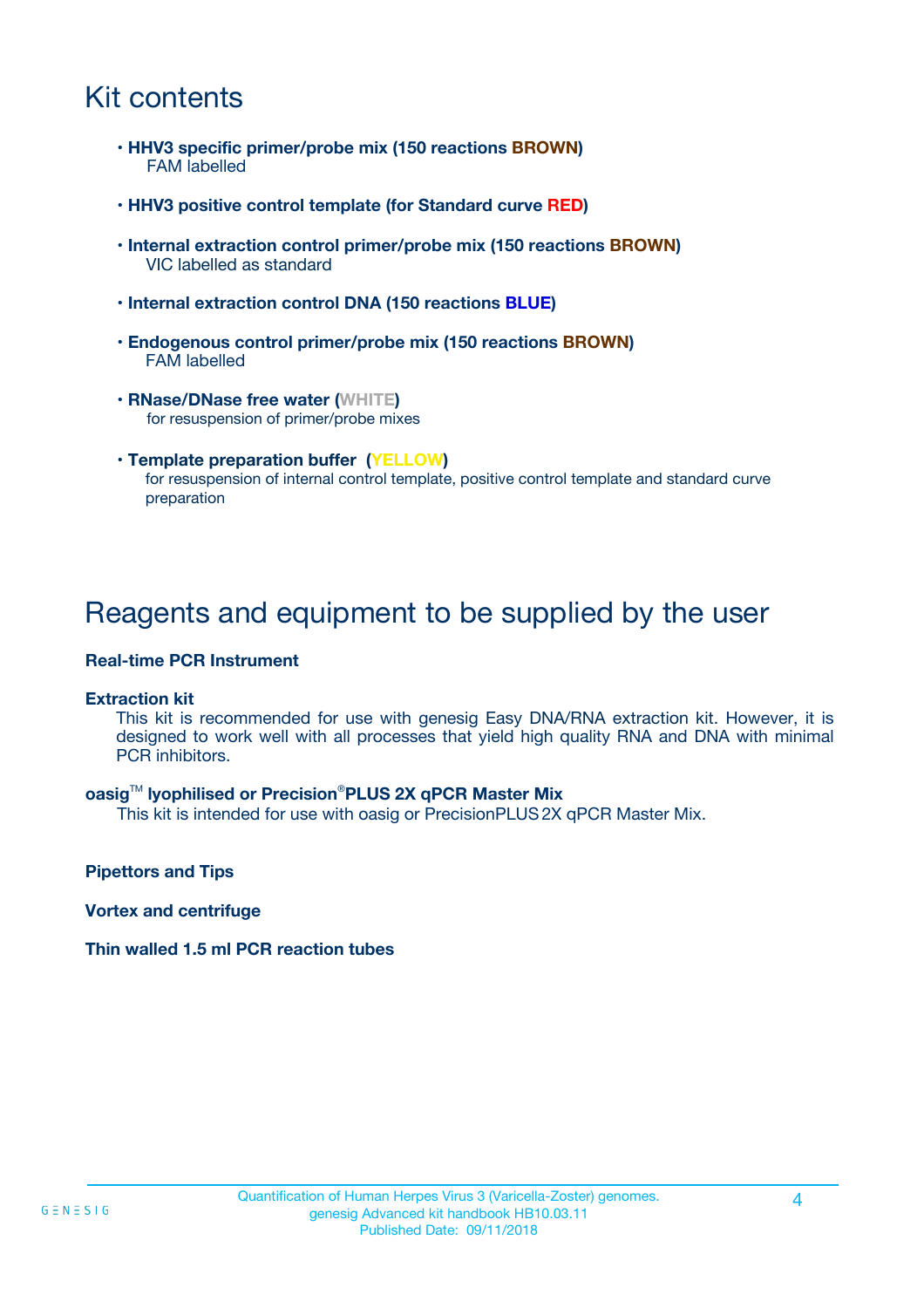### Kit storage and stability

This kit is stable at room temperature but should be stored at -20ºC on arrival. Once the lyophilised components have been resuspended they should not be exposed to temperatures above -20°C for longer than 30 minutes at a time and unnecessary repeated freeze/thawing should be avoided. The kit is stable for six months from the date of resuspension under these circumstances.

If a standard curve dilution series is prepared this can be stored frozen for an extended period. If you see any degradation in this serial dilution a fresh standard curve can be prepared from the positive control.

Primerdesign does not recommend using the kit after the expiry date stated on the pack.

### Suitable sample material

All kinds of sample material suited for PCR amplification can be used. Please ensure the samples are suitable in terms of purity, concentration, and DNA integrity (An internal PCR control is supplied to test for non specific PCR inhibitors). Always run at least one negative control with the samples. To prepare a negative-control, replace the template DNA sample with RNase/DNase free water.

### Dynamic range of test

Under optimal PCR conditions genesig HHV3 detection kits have very high priming efficiencies of >95% and can detect less than 100 copies of target template.

### Notices and disclaimers

This product is developed, designed and sold for research purposes only. It is not intended for human diagnostic or drug purposes or to be administered to humans unless clearly expressed for that purpose by the Food and Drug Administration in the USA or the appropriate regulatory authorities in the country of use. During the warranty period Primerdesign genesig detection kits allow precise and reproducible data recovery combined with excellent sensitivity. For data obtained by violation to the general GLP guidelines and the manufacturer's recommendations the right to claim under guarantee is expired. PCR is a proprietary technology covered by several US and foreign patents. These patents are owned by Roche Molecular Systems Inc. and have been sub-licensed by PE Corporation in certain fields. Depending on your specific application you may need a license from Roche or PE to practice PCR. Additional information on purchasing licenses to practice the PCR process may be obtained by contacting the Director of Licensing at Roche Molecular Systems, 1145 Atlantic Avenue, Alameda, CA 94501 or Applied Biosystems business group of the Applera Corporation, 850 Lincoln Centre Drive, Foster City, CA 94404. In addition, the 5' nuclease assay and other homogeneous amplification methods used in connection with the PCR process may be covered by U.S. Patents 5,210,015 and 5,487,972, owned by Roche Molecular Systems, Inc, and by U.S. Patent 5,538,848, owned by The Perkin-Elmer Corporation.

# Trademarks

Primerdesign™ is a trademark of Primerdesign Ltd.

genesig $^\circledR$  is a registered trademark of Primerdesign Ltd.

The PCR process is covered by US Patents 4,683,195, and 4,683,202 and foreign equivalents owned by Hoffmann-La Roche AG. BI, ABI PRISM® GeneAmp® and MicroAmp® are registered trademarks of the Applera Genomics (Applied Biosystems Corporation). BIOMEK® is a registered trademark of Beckman Instruments, Inc.; iCycler™ is a registered trademark of Bio-Rad Laboratories, Rotor-Gene is a trademark of Corbett Research. LightCycler™ is a registered trademark of the Idaho Technology Inc. GeneAmp®, TaqMan® and AmpliTaqGold® are registered trademarks of Roche Molecular Systems, Inc., The purchase of the Primerdesign™ reagents cannot be construed as an authorization or implicit license to practice PCR under any patents held by Hoffmann-LaRoche Inc.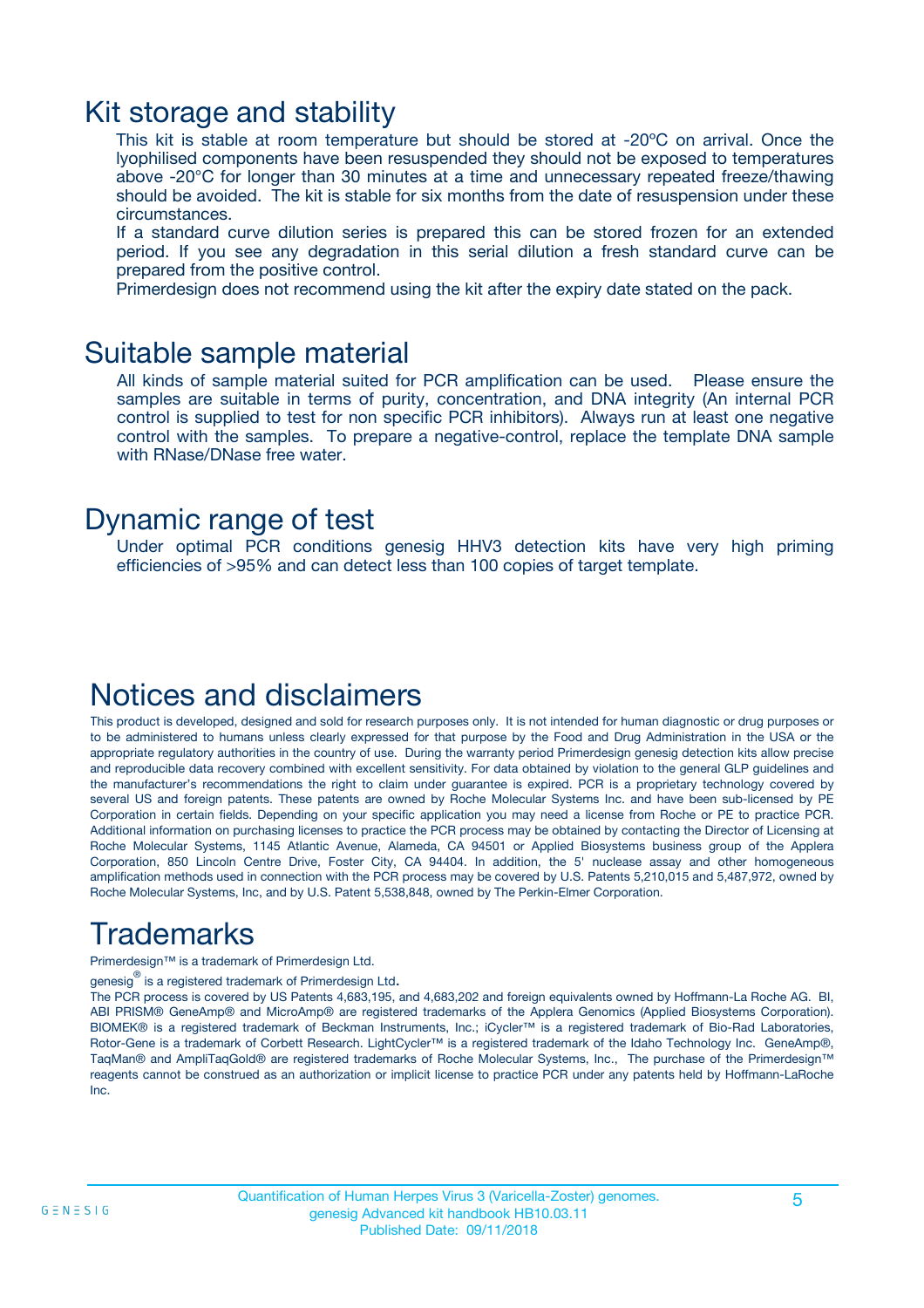### Principles of the test

#### **Real-time PCR**

A HHV3 specific primer and probe mix is provided and this can be detected through the FAM channel.

The primer and probe mix provided exploits the so-called TaqMan® principle. During PCR amplification, forward and reverse primers hybridize to the HHV3 DNA. A fluorogenic probe is included in the same reaction mixture which consists of a DNA probe labeled with a 5`-dye and a 3`-quencher. During PCR amplification, the probe is cleaved and the reporter dye and quencher are separated. The resulting increase in fluorescence can be detected on a range of qPCR platforms.

#### **Positive control**

For copy number determination and as a positive control for the PCR set up, the kit contains a positive control template. This can be used to generate a standard curve of HHV3 copy number / Cq value. Alternatively the positive control can be used at a single dilution where full quantitative analysis of the samples is not required. Each time the kit is used, at least one positive control reaction must be included in the run. A positive result indicates that the primers and probes for detecting the target HHV3 gene worked properly in that particular experimental scenario. If a negative result is obtained the test results are invalid and must be repeated. Care should be taken to ensure that the positive control does not contaminate any other kit component which would lead to false-positive results. This can be achieved by handling this component in a Post PCR environment. Care should also be taken to avoid cross-contamination of other samples when adding the positive control to the run. This can be avoided by sealing all other samples and negative controls before pipetting the positive control into the positive control well.

#### **Negative control**

To validate any positive findings a negative control reaction should be included every time the kit is used. For this reaction the RNase/DNase free water should be used instead of template. A negative result indicates that the reagents have not become contaminated while setting up the run.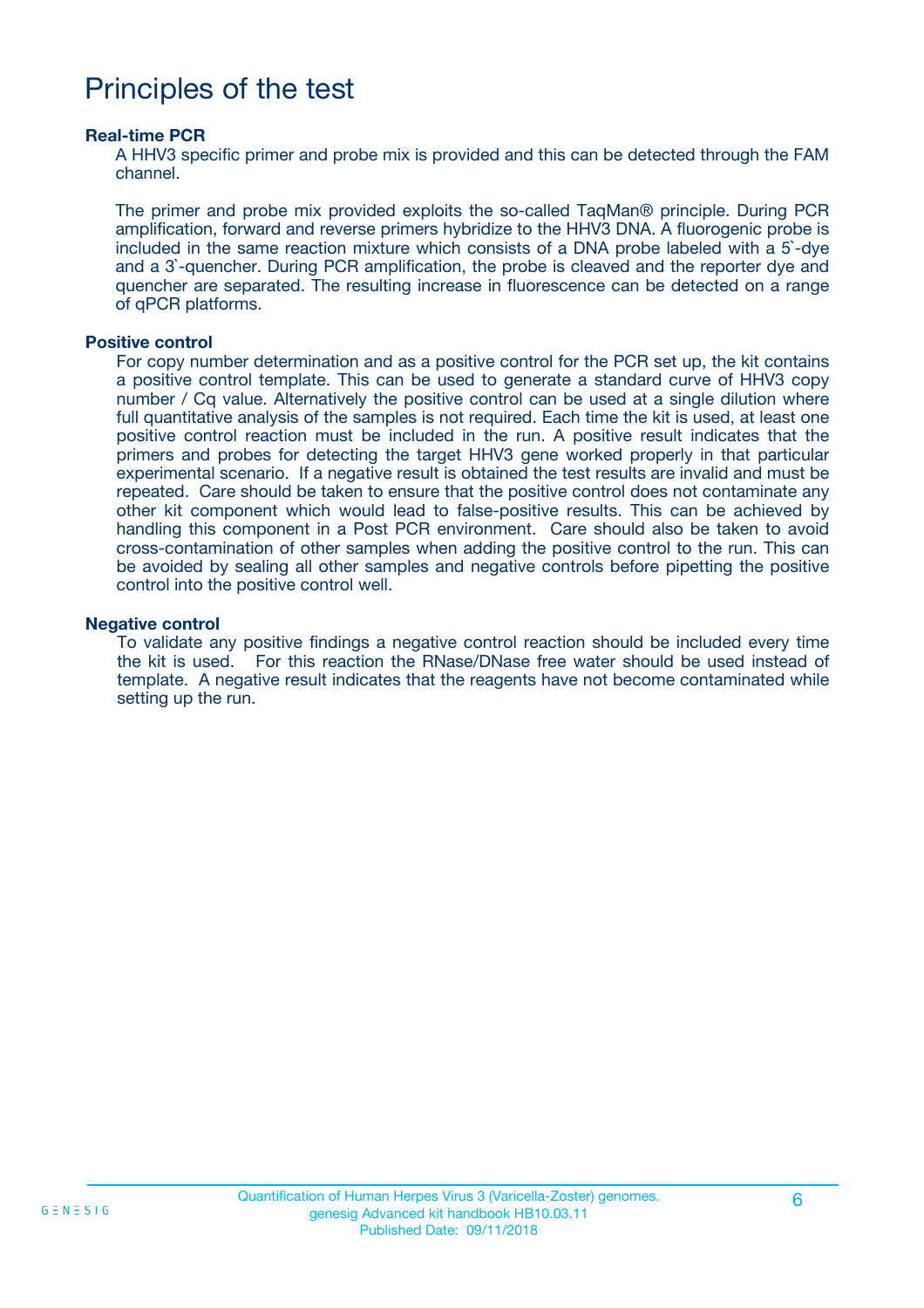#### **Internal DNA extraction control**

When performing DNA extraction, it is often advantageous to have an exogenous source of DNA template that is spiked into the lysis buffer. This control DNA is then co-purified with the sample DNA and can be detected as a positive control for the extraction process. Successful co-purification and qPCR for the control DNA also indicates that PCR inhibitors are not present at a high concentration.

A separate primer and probe mix are supplied with this kit to detect the exogenous DNA using qPCR. The primers are present at PCR limiting concentrations which allows multiplexing with the target sequence primers. Amplification of the control DNA does not interfere with detection of the HHV3 target DNA even when present at low copy number. The Internal control is detected through the VIC channel and gives a Cq value of 28+/-3.

#### **Endogenous control**

To confirm extraction of a valid biological template, a primer and probe mix is included to detect an endogenous gene. Detection of the endogenous control is through the FAM channel and it is NOT therefore possible to perform a multiplex with the HHV3 primers. A poor endogenous control signal may indicate that the sample did not contain sufficient biological material.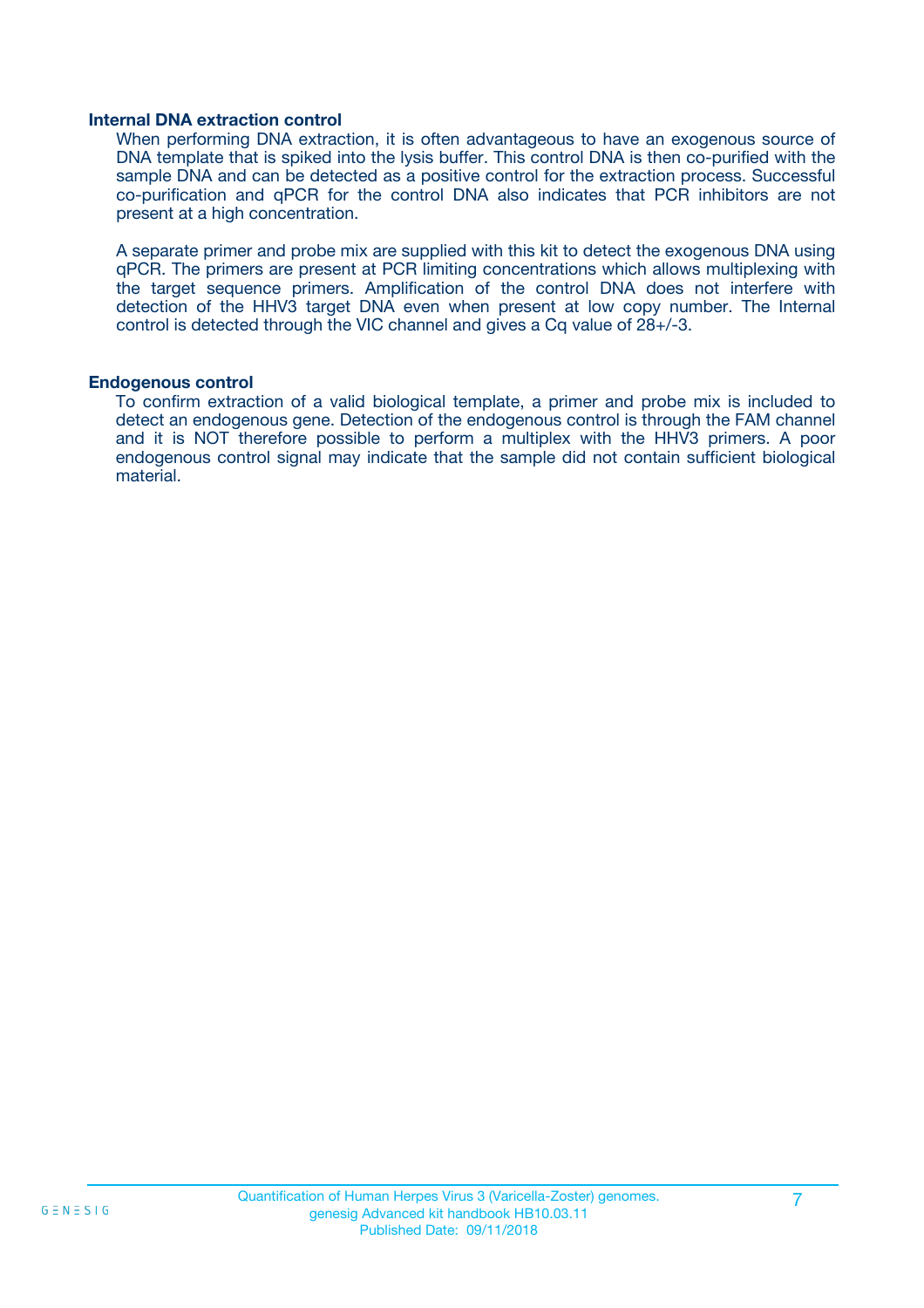### Resuspension protocol

To minimize the risk of contamination with foreign DNA, we recommend that all pipetting be performed in a PCR clean environment. Ideally this would be a designated PCR lab or PCR cabinet. Filter tips are recommended for all pipetting steps.

- **1. Pulse-spin each tube in a centrifuge before opening.** This will ensure lyophilised primer and probe mix is in the base of the tube and is not spilt upon opening the tube.
- **2. Resuspend the primer/probe mixes in the RNase/DNase free water supplied, according to the table below:**

To ensure complete resuspension, vortex each tube thoroughly.

| Component - resuspend in water                       |          |  |
|------------------------------------------------------|----------|--|
| <b>Pre-PCR pack</b>                                  |          |  |
| HHV3 primer/probe mix (BROWN)                        | $165$ µ  |  |
| Internal extraction control primer/probe mix (BROWN) | $165$ µl |  |
| Endogenous control primer/probe mix (BROWN)          | 165 µl   |  |

**3. Resuspend the internal control template and positive control template in the template preparation buffer supplied, according to the table below:** To ensure complete resuspension, vortex each tube thoroughly.

| Component - resuspend in template preparation buffer |  |  |  |
|------------------------------------------------------|--|--|--|
| <b>Pre-PCR heat-sealed foil</b>                      |  |  |  |
| Internal extraction control DNA (BLUE)               |  |  |  |
| <b>Post-PCR heat-sealed foil</b>                     |  |  |  |
| HHV3 Positive Control Template (RED) *               |  |  |  |

\* This component contains high copy number template and is a VERY significant contamination risk. It must be opened and handled in a separate laboratory environment, away from the other components.

### DNA extraction

The internal extraction control DNA can be added either to the DNA lysis/extraction buffer or to the DNA sample once it has been resuspended in lysis buffer.

**DO NOT add the internal extraction control DNA directly to the unprocessed biological sample as this will lead to degradation and a loss in signal.**

- **1. Add 4µl of the Internal extraction control DNA (BLUE) to each sample in DNA lysis/extraction buffer per sample.**
- **2. Complete DNA extraction according to the manufacturers protocols.**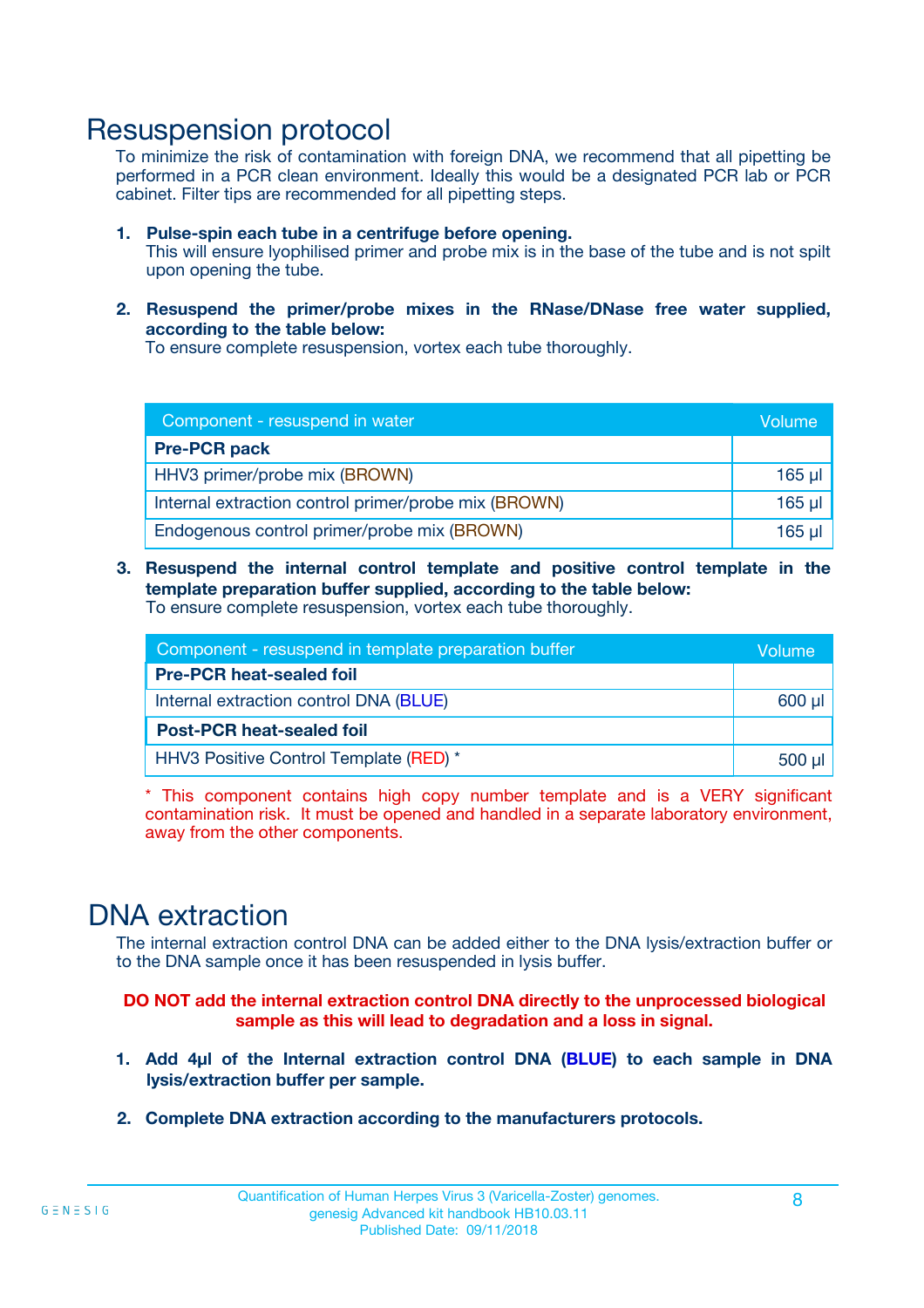# qPCR detection protocol

**1. For each DNA sample prepare a reaction mix according to the table below:** Include sufficient reactions for positive and negative controls.

| Component                                            | Volume   |
|------------------------------------------------------|----------|
| oasig or PrecisionPLUS 2X qPCR Master Mix            | $10 \mu$ |
| HHV3 primer/probe mix (BROWN)                        | 1 µI     |
| Internal extraction control primer/probe mix (BROWN) | 1 µl     |
| <b>RNase/DNase free water (WHITE)</b>                | $3 \mu$  |
| <b>Final Volume</b>                                  | 15 µl    |

**2. For each DNA sample prepare an endogenous control reaction according to the table below (Optional):**

**This control reaction will provide useful information regarding the quality of the biological sample.**

| Component                                   | Volume   |
|---------------------------------------------|----------|
| oasig or PrecisionPLUS 2X qPCR Master Mix   | $10 \mu$ |
| Endogenous control primer/probe mix (BROWN) | 1 µI     |
| <b>RNase/DNase free water (WHITE)</b>       | $4 \mu$  |
| <b>Final Volume</b>                         | 15 µl    |

- **3. Pipette 15µl of each mix into individual wells according to your qPCR experimental plate set up.**
- **4. Prepare sample DNA templates for each of your samples.**
- **5. Pipette 5µl of DNA template into each well, according to your experimental plate set up.**

For negative control wells use 5µl of RNase/DNase free water. The final volume in each well is 20ul.

**6. If a standard curve is included for quantitative analysis, prepare a reaction mix according to the table below:**

| Component                                 | Volume       |
|-------------------------------------------|--------------|
| oasig or PrecisionPLUS 2X qPCR Master Mix | $10 \mu$     |
| HHV3 primer/probe mix (BROWN)             |              |
| <b>RNase/DNase free water (WHITE)</b>     | 4 µl         |
| <b>Final Volume</b>                       | <u>15 µl</u> |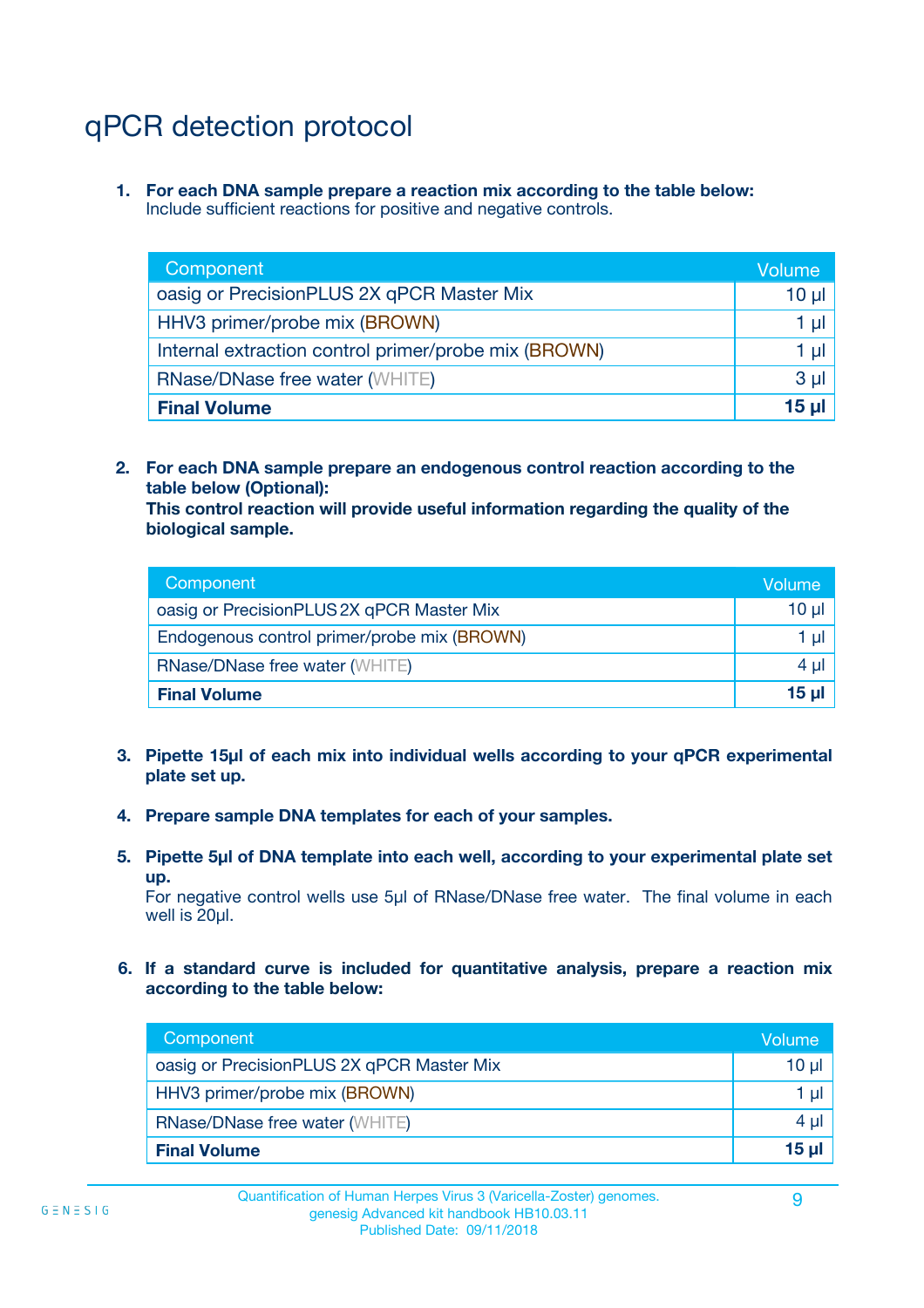#### **7. Preparation of standard curve dilution series.**

- 1) Pipette 90µl of template preparation buffer into 5 tubes and label 2-6
- 2) Pipette 10µl of Positive Control Template (RED) into tube 2
- 3) Vortex thoroughly
- 4) Change pipette tip and pipette 10µl from tube 2 into tube 3
- 5) Vortex thoroughly

Repeat steps 4 and 5 to complete the dilution series

| <b>Standard Curve</b>         | <b>Copy Number</b>     |
|-------------------------------|------------------------|
| Tube 1 Positive control (RED) | $2 \times 10^5$ per µl |
| Tube 2                        | $2 \times 10^4$ per µl |
| Tube 3                        | $2 \times 10^3$ per µl |
| Tube 4                        | $2 \times 10^2$ per µl |
| Tube 5                        | 20 per µl              |
| Tube 6                        | 2 per µl               |

**8. Pipette 5µl of standard template into each well for the standard curve according to your experimental plate set up.**

#### The final volume in each well is 20µl.

# qPCR amplification protocol

Amplification conditions using oasig or PrecisionPLUS 2X qPCR Master Mix.

|             | <b>Step</b>       | <b>Time</b>     | Temp    |
|-------------|-------------------|-----------------|---------|
|             | Enzyme activation | 2 min           | 95 °C   |
| Cycling x50 | Denaturation      | 10 <sub>s</sub> | 95 $°C$ |
|             | DATA COLLECTION * | 60 s            | 60 °C   |

\* Fluorogenic data should be collected during this step through the FAM and VIC channels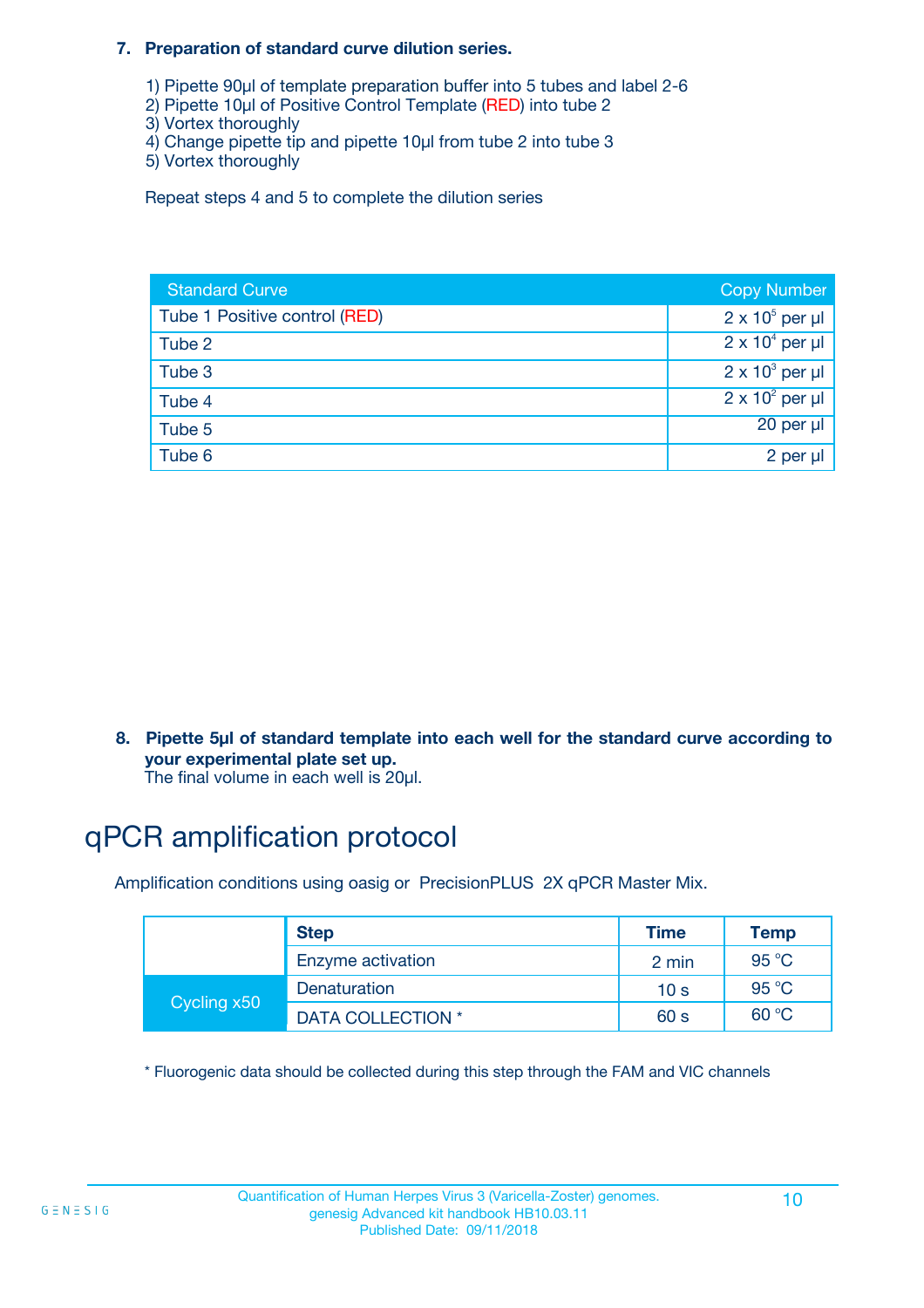# Interpretation of results

| <b>Target</b><br>(FAM) | <b>Internal</b><br>control<br>(NIC) | <b>Positive</b><br>control | <b>Negative</b><br>control | Interpretation                                                                                                  |
|------------------------|-------------------------------------|----------------------------|----------------------------|-----------------------------------------------------------------------------------------------------------------|
| $\leq 30$              | $+ 1 -$                             | ÷                          |                            | <b>POSITIVE QUANTITATIVE RESULT</b><br>calculate copy number                                                    |
| > 30                   | ٠                                   | ÷                          |                            | <b>POSITIVE QUANTITATIVE RESULT</b><br>calculate copy number                                                    |
| > 30                   |                                     | ÷                          |                            | <b>POSITIVE QUALITATIVE RESULT</b><br>do not report copy number as this<br>may be due to poor sample extraction |
|                        | ÷                                   | ÷                          |                            | <b>NEGATIVE RESULT</b>                                                                                          |
| $+ 1 -$                | $+ 1 -$                             | ÷                          | $\leq$ 35                  | <b>EXPERIMENT FAILED</b><br>due to test contamination                                                           |
| $+$ / -                | $+ 1 -$                             | ÷                          | > 35                       | $\star$                                                                                                         |
|                        |                                     | ÷                          |                            | <b>SAMPLE PREPARATION FAILED</b>                                                                                |
|                        |                                     |                            | $+$ /                      | <b>EXPERIMENT FAILED</b>                                                                                        |

Positive control template (**RED**) is expected to amplify between Cq 16 and 23. Failure to satisfy this quality control criterion is a strong indication that the experiment has been compromised.

\*Where the test sample is positive and the negative control is positive with a  $Ca > 35$ , the sample must be reinterpreted based on the relative signal strength of the two results:



If the sample amplifies  $> 5$  Cq earlier than the negative control then the sample should be reinterpreted (via the table above) with the negative control verified as negative.



If the sample amplifies  $< 5$  Cq earlier than the negative control then the positive sample result is invalidated and<br>the result should be determined  $the$  result should be inconclusive due to test contamination. The test for this sample should be repeated.